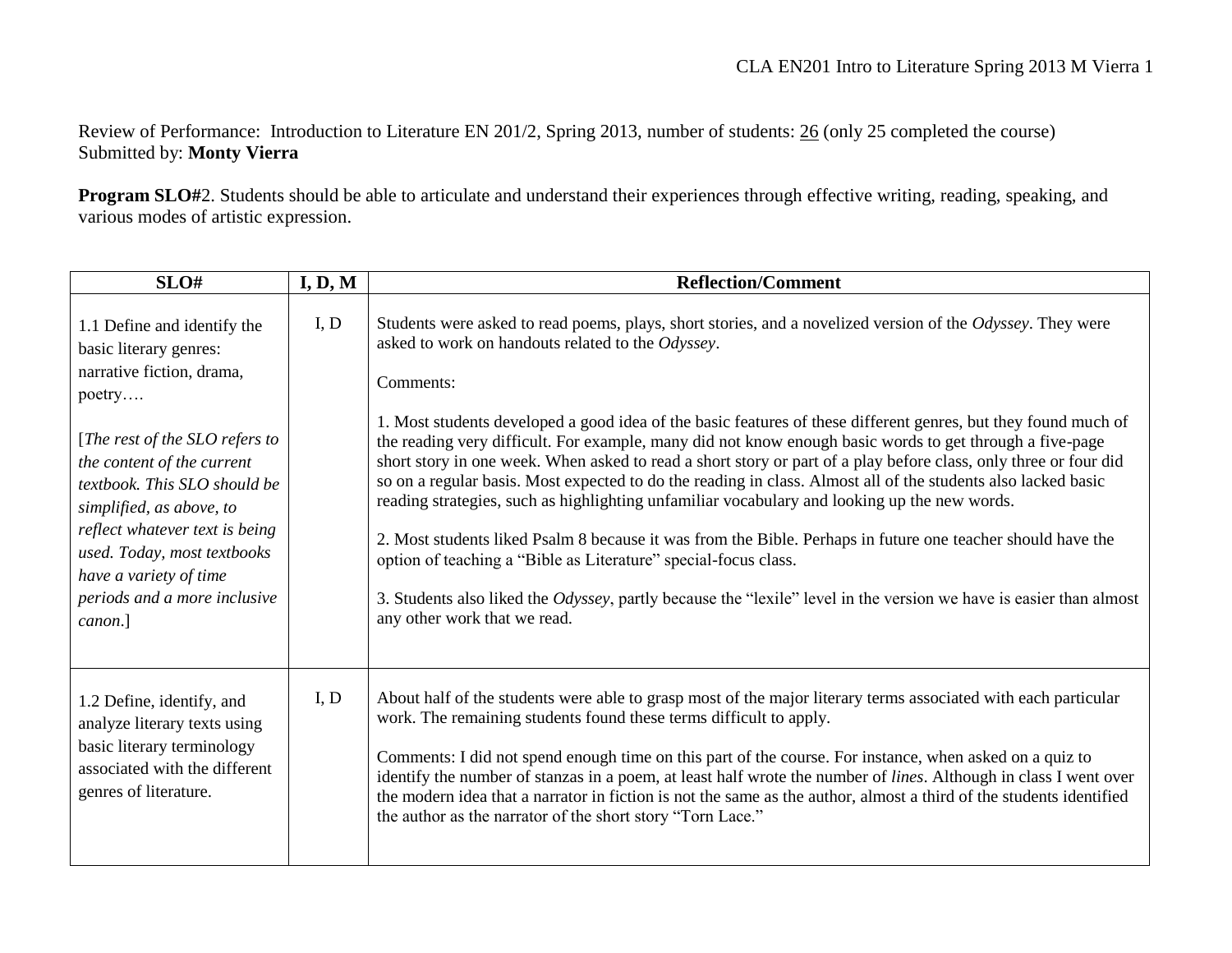| 1.3 Define, identify, and<br>apply various critical<br>theories and methods.                                                                                               | I, D | Most students were able to identify the major modern critical theories in a simple quiz and on the final exam. A<br>few students were able to apply the concepts to one or more work that they read.<br>Comment:<br>I spent too much time on this part of the course. Normally, critical theories normally are taught in a separate<br>course to students who have completed a basic course in literature and who plan to pursue English studies. This<br>part of the SLO should be dropped from the course and more time should be devoted to the basics of literary<br>study, what the profession calls the "literary tool kit." |
|----------------------------------------------------------------------------------------------------------------------------------------------------------------------------|------|------------------------------------------------------------------------------------------------------------------------------------------------------------------------------------------------------------------------------------------------------------------------------------------------------------------------------------------------------------------------------------------------------------------------------------------------------------------------------------------------------------------------------------------------------------------------------------------------------------------------------------|
| 1.4 Identify historical,<br>cultural, and biographical<br>contexts for selected literary<br>texts and their authors; apply<br>them interpretively to<br>assigned readings. | I(D) | Students were asked to take notes on brief background talks on selected works.<br>Most students gave short presentations in their "teams" about the authors they were most interested in. One<br>team chose Emily Dickinson, for instance, while another chose Wordsworth. Several teams recited poetry from<br>their favorite poets, and one team did an "interpretive" performance (skit) about a short story.                                                                                                                                                                                                                   |
| 1.5 Write compositions<br>(paragraph and essay length)<br>on literary topics and issues.                                                                                   | I, D | Students were asked to write three short response papers to one work from each genre.<br>The third response paper was used for the department program level assessment.<br>Results:<br>$A = 12\%$ , $B = 12\%$ , $C = 38\%$ , $D = 5\%$ , $F = 5\%$ (Of the F's, two students did not do the assignment.)                                                                                                                                                                                                                                                                                                                          |

## **Additional observations:**

1. Based on my experience with a "task-based" program in Korea and which I successfully implemented in Taiwan, I organized students into small groups at the beginning of the semester. In the past, this worked extremely well. Here, however, it was not as successful.

2. First, team members were invited to divide the assignments among themselves and then discuss together what they had learned about each part. As the tasks became increasingly difficult, however, some students did not come, and those who did come were left having to make up the difference, which discouraged those who had made an effort.